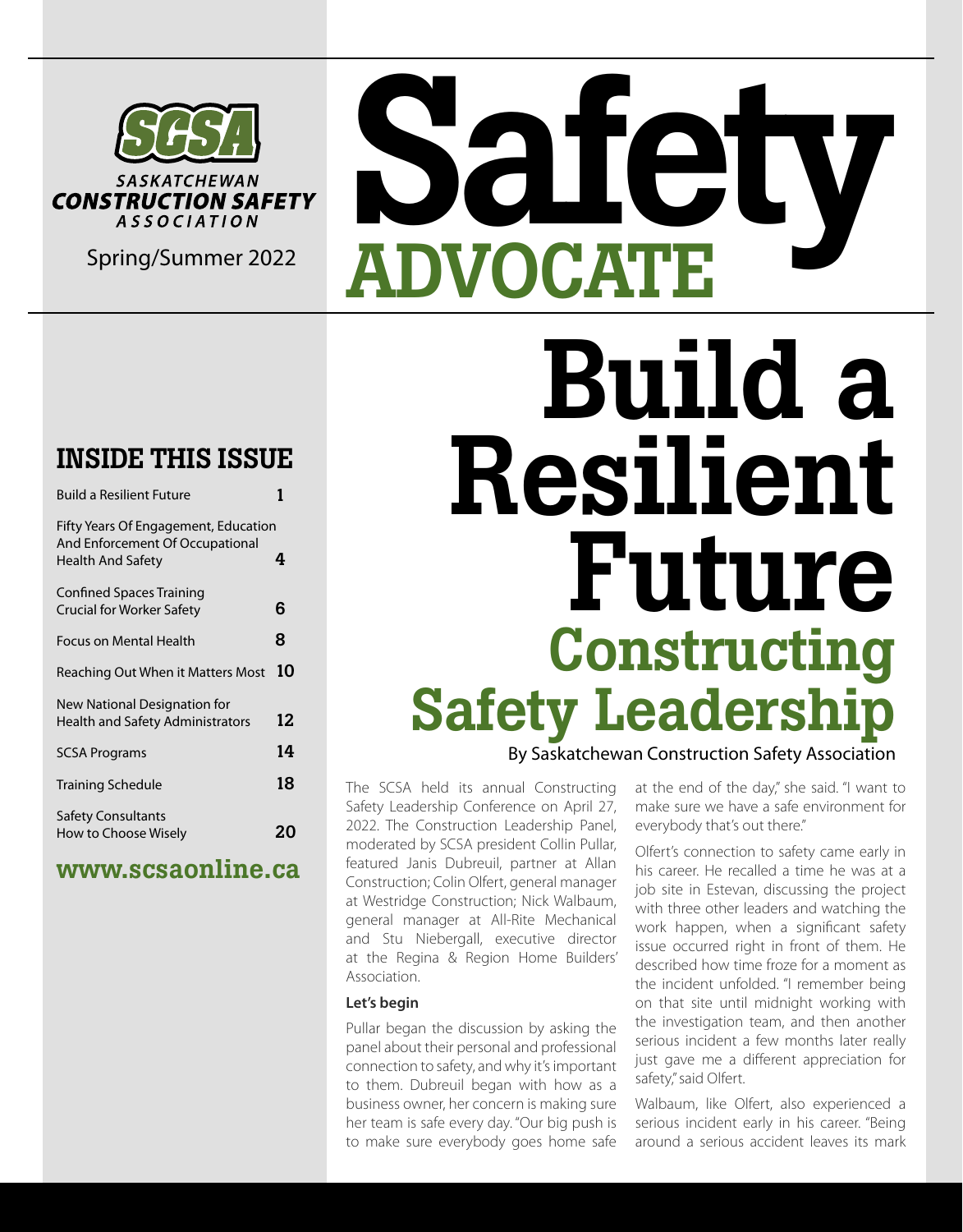







on you," he said. "That sticks with you and it's a constant reminder." He had a colleague suffer a serious head injury that led to a lengthy hospital stay and permanent health issues. "When he finally recovered, he was a changed man," he said. "It was heartbreaking to see and then on top of it, he had a person with him who witnessed it. [They] had to deal with that situation as well. I still think about it monthly 20 years later."

Niebergall sees safety from an association perspective and noted that, "the residential construction industry has a very broad workbase and it's different from the commercial and industrial side." These "microsites" of construction activity come with their own risks and safety challenges. "The home buyer ultimately doesn't even think about safety," he said. "They just assume their home is being built in a safe, fatality-free, injury-free environment. Nobody wants to move into a home where they know significant injuries or a death has occurred so it's very important … to make sure everybody goes home safe every day from the workplace."

#### **Leadership today and tomorrow**

Next, Pullar asked the panel what leadership means today and how it has changed. Walbaum sees leadership becoming empathetic, with more focus on emotional intelligence and leading by example. "When it comes to safety, profit can't be an aspect of that discussion," he said. He also noted that leaders now think about how they would feel performing tasks and if they would feel safe. "If I have concerns, I'm certainly not asking anybody that's working with us to perform that task, and we have to find ways to mitigate that to a point where it's safe."

Olfert says that leadership is more than managing people. "To me, being a leader … is guiding and serving the people that you're leading to achieve results and creating a vision that others are inspired by," he said. Olfert also noted that the top-down approach is changing to the idea of servant leadership. "Good leaders [have] to be able to relate well with people. We need to be careful as

leaders to make sure that your emotional intelligence is there and you're guiding and serving, but also when there are difficult decisions to make, that you're still able to make them."

Niebergall used simple terms for his thoughts on leadership. "My own definition of leadership is take a look over your shoulder and if anybody is following, you are leading and if nobody is, then you're not." He also noted that the advances in building science and new public policy goals, such as net zero, will become more important for leaders.

Dubreuil focused on how leaders are responsible for their crews on the path forward. "Doing your planning and understanding your responsibilities are huge," she said. "Don't assume everybody knows. Ask a question if you have a question. There's never a bad question." She also says good leaders learn by listening to peers and mentors, and taking courses to develop stronger leadership skills.

#### **Safety culture**

Pullar then asked about the shifts they have seen in safety culture in terms of attitudes, practices and injury reduction.

something and you're interested in something, take advantage of it," she said. "Don't be afraid. Take the leap. Take pride in what you're doing. Be excited about what you're doing. We are in a great industry and it's a fun industry."

Dubreuil has seen major improvements, with the top people in the company believing in and practicing good safety being key. "Training is a big one. We've got to keep going and acknowledge youth and mentor them," she said. "Pass lessons on … don't assume people know everything." Niebergall noted the importance of instilling good habits and regular activities to positively impact safety.

Walbaum has seen how the normalization of talking safety over the years has benefitted safety culture. "When I was working in the field when I first started, safety was kind of a curse word," he said. "Nobody wanted to talk about it, nobody really wanted to think about it. Everybody assumed that you just do your job [and] no accidents are going to happen." He said that now, standard safety practices are part of worksites, and that prospective employees often bring up safety as a concern.

#### **The talent shortage**

Pullar turned his attention to the recruitment and retention challenges the industry continues to face, acknowledging that the issue affects many sectors.

Niebergall said that in order to attract talent, organizations have to create favourable work conditions, "where people can continue to advance their skills and can work in a safe environment. Some organizations will embrace that more than others. Those who are prepared to invest … are going to win the recruitment war." He also sees that technology and innovation are going to play a growing role in the future, with new building practices changing the trades and how they work.

Olfert said that while the industry has come a long way, there are still miles to go. "We want to send people home the same way that they came and that's exactly the same way that they came," he said. "That's not without a broken arm—that's without a cut finger and without a bruised arm. That change in mentality helps change the culture." He also noted that 30 years ago people didn't look out for each other from a safety perspective, but that has changed. Plus, young workers are better trained and expect a safe work site. "They've got a different mentality and I think that's helped change the culture." the field of construction [is something] a lot of people love. It also opens up so many more doors and [you] get to experience different things. You get to see different parts of the city, the province, the country and the world." **Good advice** Pullar closed the discussion with the panelists sharing advice for other leaders. Dubreuil encouraged leaders to be brave. "If you're excited about

Walbaum sees how safety is a priority for new workers, and that offering "top dollar" is not always a driving factor in recruitment. "For employees looking for their new home, it's the package, and safety is definitely high on their list," he said.

construction is safe, rewarding and lucrative. "A career started in

Dubreuil emphasized that retention comes from engaging with employees and offering them opportunities to grow. "Working with them and getting them into a program if they're interested in that. Get that skill level up and keep growing them within your company," she said. Olfert also sees that industry needs to show that a career in For Walbaum, leaders need to embrace and love the industry. "I find it awe-inspiring how we can build complicated facilities and make it look easy and routine, … where no one's getting injured performing the tasks that are inherently dangerous," he said. "And it's through everybody's effort. Every day we do fantastic projects and it's great to have the tangible thing that we get to see when we're done. It's special. I don't know where you get that anywhere else."

Niebergall sees the value in taking safety discussions to the next level by looking at data. "To really be able to start to drill down in these areas," he said, "I believe in data collection. It gives us the ability to really start to focus on the very specific injuries so you know the risks that are happening and [can] really start to zone in."

Olfert encouraged leaders to take in as much knowledge as possible. "Be a sponge. New people in the industry and those in the industry for a long time can never stop learning," he said. "That's what is so fun about our industry. No day is the same and we can always push to know more and be better." He encouraged people to both find and be mentors, and to build relationships within the industry while also giving back their time.

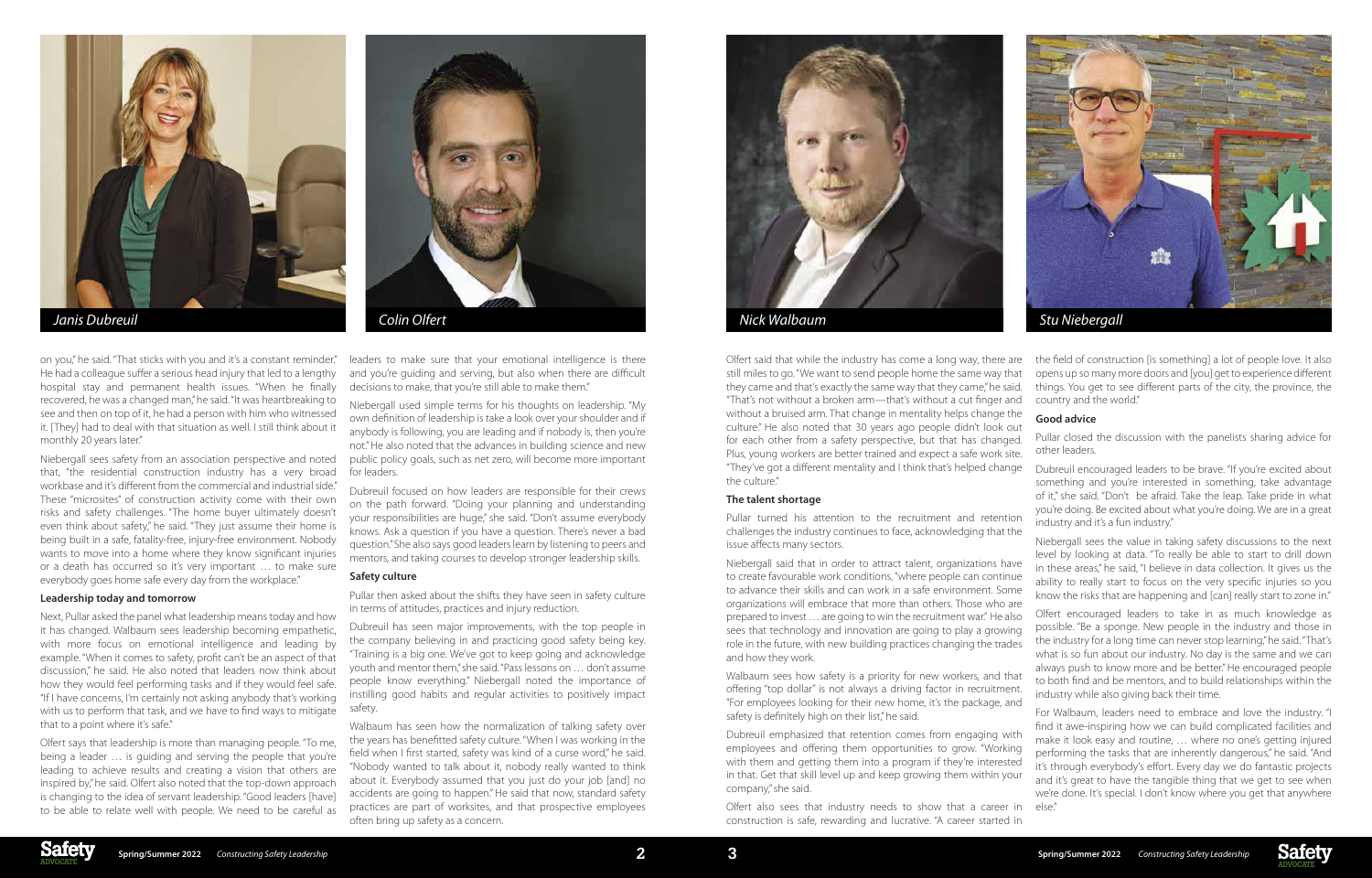## Education

# Enforcement



## Fifty Years Of Engagement, Education And Enforcement Of Occupational Health And Safety

Guest Editorial by Greg Tuer, Deputy Minister Saskatchewan Ministry of Labour Relations and Workplace Safety

This year marks the 50th anniversary of The Occupational Health Act that came into force in 1972. At the time it was a first for North America and led the way in establishing a joint responsibility for health and safety between the employee and the employer, outlining the three basic rights of employees, and establishing several other key provisions that we see in today's provincial legislation.

In making his argument for the legislation in 1972, the minister at the time, the Honourable Gordon Taylor Snyder said, "Obviously the government can only provide a mechanism by which hazards can be better identified and by that process, potentially controlled.

The effective application of such a program in a practical way is going to necessitate the wholehearted co-operation and the dedicated contribution of every employer, every employee, indeed every citizen of the province of Saskatchewan." As the deputy minister of Labour Relations and Workplace Safety, I feel this is even more important today given the complexities of workplaces, machinery, technology and workplace dynamics.

While today we have The Saskatchewan Employment Act and accompanying regulations that govern workplaces, the mandate of the ministry is grounded in the beliefs that established The Occupational Health Act in the province.

Part of our work is to help reduce the number of serious injuries and fatalities in workplaces, through engagement, education and enforcement. Under The Saskatchewan Employment Act and accompanying regulations, the ministry has a mandate and a responsibility for enforcement, but it is more effective when combined with education and resources that help employers and workers be in compliance with the legislation.

Our responsibility for enforcement doesn't exclude us from offering a helping hand. I believe that to strike the right balance, we need to begin conversations with clear and plain language around legislation. Secondly, we need to be pointing employers and workers in the right direction as to where they can access resources safer workplaces for everyone.

workplaces, so that workers come home safely at the end of the day. I believe that's what was always intended with the legislation.

that will help them come into compliance. If we start from a place of offering assistance and information and working with employers and employees, safety associations and others on understanding what is expected of them I think the end result will be healthier, The ministry's occupational health officers are still going to do their due diligence and issue notices of contravention or summary offence tickets, particularly when we need to prevent injury or mitigate a prominent risk. It's a necessary part of the work, but we can also be collaborating with employers, workers, safety associations and others to ensure everyone is on the right path towards safety. Everyone can play a role in creating healthy and safe Over the last 50 years, a lot of work has taken place to improve health and safety in workplaces. Since 2007 the time loss injury rate has decreased by nearly 47 per cent and the total injury rate for Saskatchewan has decreased by more than 53 per cent. These are significant numbers because they represent people. People who went home to family and friends each day without injuries. Going forward we want to see the numbers continue to decline. The ministry will continue its work on enforcement and reviewing the legislation and regulations to ensure they meet the needs of modern workplaces. However, we will balance it with opportunities for conversations with stakeholders, education and forming good working relationships towards building safe and healthy workplaces.



Developing an effective occupational health and safety program for a workplace is one of the best decisions any business can make for its workers and for its bottom line. Employees are the most important asset of any business so focusing daily on health and safety can help reduce business costs and disruptions, retain workers and most importantly save lives. Our ministry wants to help all employers and employees to achieve zero injuries and fatalities and create a fair and balanced employment environment where businesses and our economy can grow.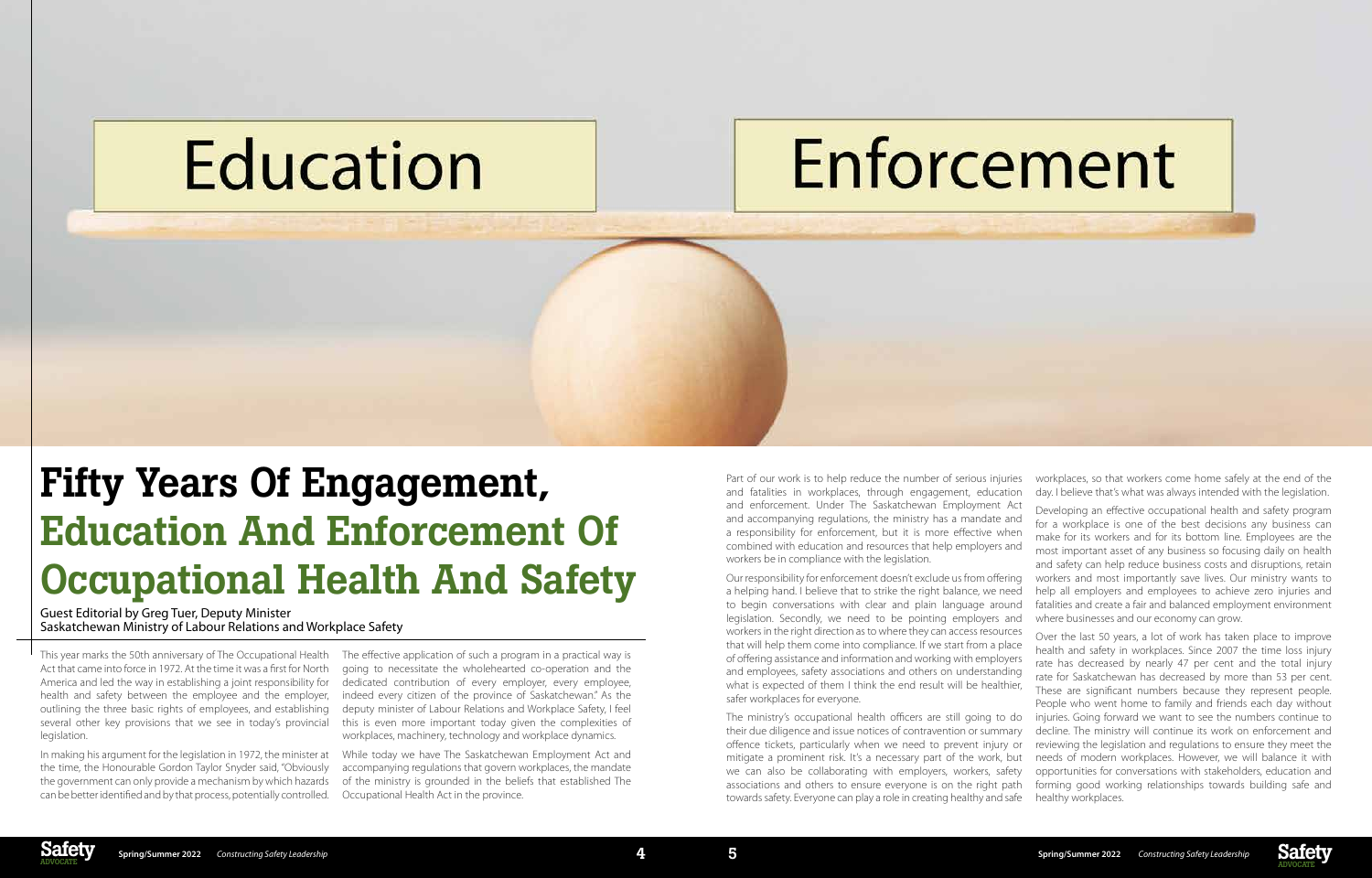Workers facing the risks of working in confined spaces can access high-quality training through the Saskatchewan Construction Safety Association (SCSA) to address their safety needs. SCSA offers an updated Confined Space Monitoring & Entry course to equip workers in confined space environments with the the SCSA plans to offer in the future. knowledge and tools needed to protect their health and safety.

Developed in collaboration with provincial safety associations, the updated course aligns with CSA standards and meets the requirements of multiple industry sectors. With skilled instructors delivering the latest information, the course sets a new standard for quality that will be transferable across industry.

"Confined spaces are among the most hazardous workplaces. In Canada alone, it is estimated that there are 100 fatalities a year due to confined spaces work," says SCSA president Collin Pullar. Lack of air quality testing and oxygen deficiency are the leading causes of fatalities. Proper training, education and communication are crucial for workers to ensure their safety.

> • Saskatchewan OHS confined space regulations • Identification and use of different confined space systems • Creation of a confined space pre-entry plan • Selection of hazard control measures • Respiratory protective equipment • Emergency response measures

### **SASKATCHEWAN CONSTRUCTION SAFETY** *ASSOCIATION*



The course covers OHS regulations, specifically the identification of different confined space systems, creation of a confined space

## **SAFETY** DOESN'T HAPPEN BY ACCIDENT **UPDATED CONFINED SPACES TRAINING AVAILABLE**

pre-entry plan, equipment demonstrations, inspection and maintenance of respiratory protective equipment, and emergency response measures. A unique add-on immersive experience using virtual reality (VR) is currently under development, which

VR has been shown to increase learner engagement and improve the retention rate of critical information. Learners will use VR headsets to practice in a safe, comfortable environment and gain quick proficiency. "There was an urgent need to make confined spaces training better. VR is not only more affordable and accessible than previous alternatives, it's incredibly effective for workers to achieve practical competency," says Pullar.

The course is offered in both an instructor-led online format and in person at SCSA's Saskatoon or Regina locations. The two-hour VR session will require pre-booking and an additional fee.

For more information or to register visit www.scsaonline.ca or email scsatraining@scsaonline.ca



## Confined Spaces Training Crucial for Worker Safety

### **THE SCSA'S CONFINED SPACE MONITORING & ENTRY COURSE COVERS:**

- 
- - -
- 







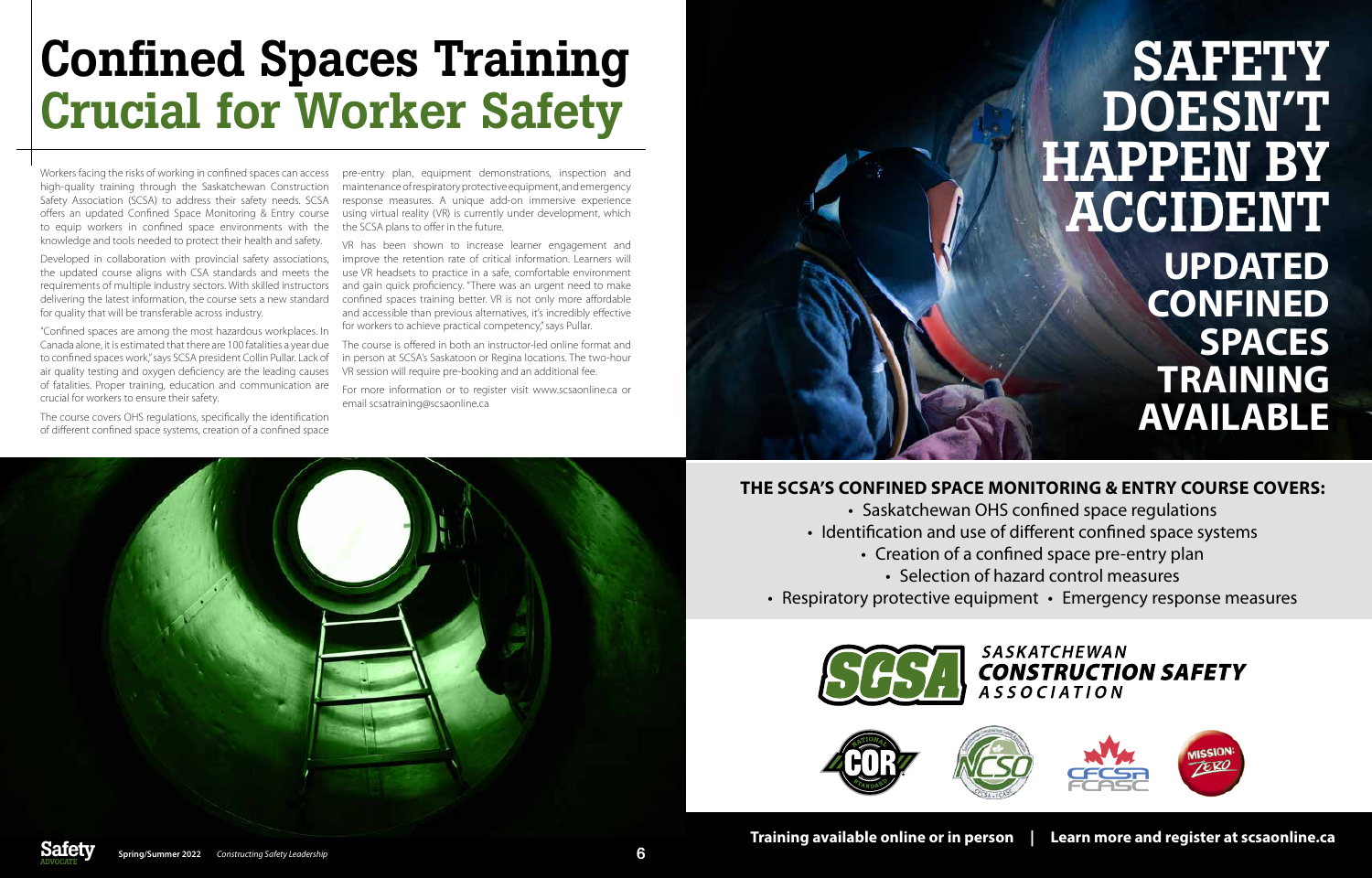



- 
- 
- 
- 

### Stigma has a negative impact

The stigma around mental health plays a major role when or if people seek help for mental illness. Stigma refers to the **negative attitudes and prejudices**, and **negative behaviours and discrimination, toward people with mental health problems or mental illness**. People living with mental health disorders often say the stigma they encounter is worse than the illness itself.

In 2019, a survey of working Canadians found that **75 per cent** of respondents said that they would be reluctant to or would refuse to disclose a mental illness to an employer or a co-worker.

Respondents were nearly **three times less likely to want to disclose a mental illness** like depression than physical issues. This reluctance was due to the belief that the stigma that surrounds mental health and mental illness is real.

Respondents did not want to be treated differently or judged because they had a mental illness and were afraid of negative consequences such as the loss of one's job.

However, **76 per cent** of respondents stated that they themselves would be completely comfortable with and supportive of a colleague with a mental illness.

### Mental health and the workplace

In any given week, **500,000** Canadians are unable to work due to mental health problems or illnesses.

Workplaces see many issues develop because of poor management around mental health, such as:

Mental health problems and illnesses are the **number one cause of disability** in Canada and account for nearly **30 per cent of disability claims** and **70 per cent of the total cost**.

It's estimated that **10 to 25 per cent of mental disability claims currently directly borne by many employers could have been avoided**.

### Construction Factors

The construction industry has many factors that influence mental health in the workplace including an unpredictable work environment:

## Focus on mental health

### What is mental health

**"The World Health Organization defines it as a state of being in which an individual realizes his or her own abilities and can cope with the normal stresses of life, can work productively and fruitfully, and is able to make a contribution to his or her community."**



# Did you know?

**Absenteeism Presenteeism Disability claims Injuries and illnesses**

**Grievances and** 

**complaints Turnover Legal implications**

Sources: Shannon Patton, Director of Community Engagement, Canadian Mental Health Association Regina Branch, presentation - Constructing Safety Leadership Conference 2022; and the Mental Health Commission of Canada.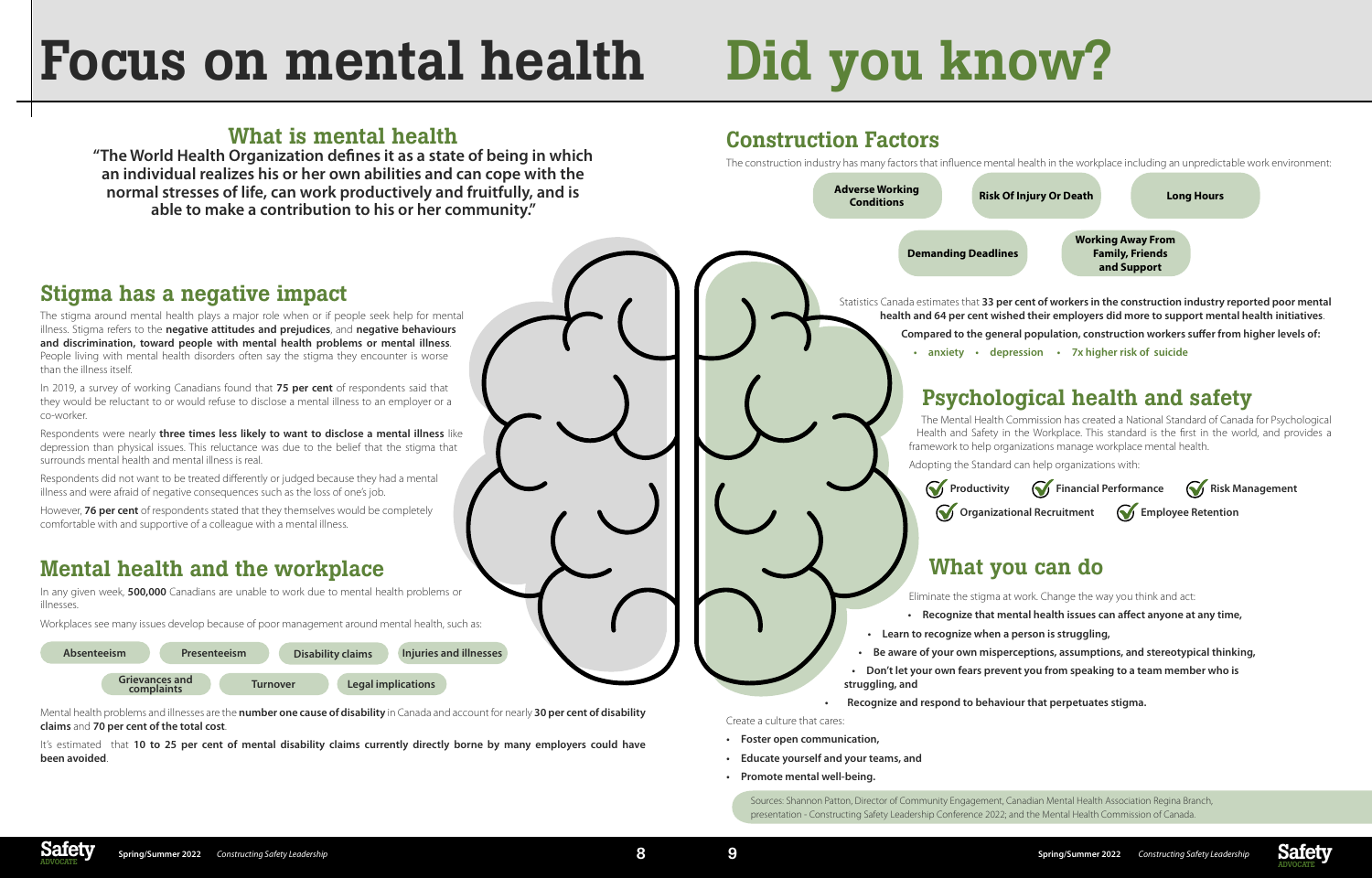

## Reaching out when it matters most Taking meaningful action on mental health - part one

By Saskatchewan Construction Safety Association

*We're going to examine how the construction industry can successfully incorporate mental health into workplace health and safety policies and processes. In part one of our two-part series, we're looking at why the construction industry sees high rates of mental health issues and how the sector can start addressing the problem.*

If the past two years of pandemic life have taught us anything, it's that mental health care is just as important as physical health care. The two are inextricably linked. While construction workplaces have robust policies and procedures in place for physical safety, the idea of protecting mental health and safety is still in its infancy. There are some policies in place for stress leave and plenty of talk about mental health, but that is not near enough to fully deal with the issues that mental health presents.

The Center for Workplace Mental Health in the United States released data in 2021 that dove into the reasons why the construction industry struggles with mental health issues.<sup>8</sup>

How can the construction industry take concrete steps to address and protect employees in a meaningful manner, especially with the mental health concerns that are unique to the sector?

### **The Statistics**

- rates;
- 
- There is stigma and fear of workplace or social consequences when revealing mental health concerns; and
- Shame and fear of judgment when it comes to mental health.<sup>10</sup>

Statistics Canada identified in 2007 that 33 per cent of trades helpers and labourers reported poor mental health.<sup>1</sup> WorkSafe BC reported a jump in the number of workrelated mental health claims in construction, seeing an increase of 25 per cent from 2017 to 2019.<sup>2</sup> In the United States, the Centres for Disease Control and Prevention found in a recent study that the profession with the highest suicide rate is construction and extraction, reporting with 52.1 deaths by suicide per 100,000 professionals.<sup>3</sup> That rate is over 200 per cent higher than the average profession.4

- Grievances,
- Injury Claims,
- Sick days and absenteeism,
- Equipment and property damage,
- 
- Turnover, and
- $\cdot$  Fatalities.<sup>11</sup>
- Employee assistance program usage,
- Once you have this data, you can better assess what your organization's issues are, and
- In our next article, we will discuss how to set up mental health policies and procedures that can take the action needed to address mental health issues in the workplace successfully.
- 1 Addiction and Mental Health in the Construction Industry, Alberta Health Services, https://www. albertahealthservices.ca/assets/info/res/mhr/if-res-mhr-construction-industry-technical.pdf
- 2 Mental Disorder Claims, WorkSafeBC, https://www.worksafebc.com/en/resources/about-us/news-and-events/ backgrounders/mental-disorder-ptsd-claims?lang=en&direct
- 3,4 Centers for Disease Control and Prevention, Suicide Rates by Major Occupational Group, https://www.cdc.gov/ mmwr/volumes/67/wr/mm6745a1.htm?s\_cid=mm6745a1\_w
- 5,6,7 Construction Workers' Mental Health, WorkSafe Saskatchewan, https://www.worksafesask.ca/wp-content/ uploads/2021/04/Construction-Workers\_-Mental-Health.pdf
- 8,9,10 Mental Health and Well-being in the Construction Industry: 2021 Pulse Survey, Center for Workplace Mental Health, https://www.workplacementalhealth.org/getmedia/f59c14bc-684c-40bf-8c05-ea958c321bbc/Mental-Health-and-Well-being-in-the-Construction-Industry
- <sup>11</sup> Mental Health and Construction, Canadian Construction Association,

Closer to home, WorkSafe Saskatchewan reports that the construction industry has one of the highest rates of suicide, with 20 per cent of worker reporting suicidal ideation in the last six months.<sup>5</sup> Plus, 41 per cent of those working in construction don't seek help when they have "substantial mental distress."6 Male construction workers also see more mental health concerns than their general population counterparts.7

Clearly, there is an issue with mental health in construction. But why?

#### **The Reasons Why**

- It is often cyclical or seasonal which can contribute to financial stress;
- The work can be highly stressful with deadlines and more dangerous duties;
- There are often longer working hours that are fatiguing; and

- First, the work environment can be more stressful than in other sectors because:
- There is often separation from family and loved ones when working away from home.<sup>9</sup>
- Plus, the industry deals with other factors that are driving higher rates of suicide and mental health concerns. These include:
- Construction is a male-dominated industry, and men experience higher overall suicide
- Projecting strength and toughness are valued and mental health conditions and seeking help for issues are seen as "weakness";
- These factors have created a perfect storm of issues for the construction industry to
- As an organization, you have a responsibility to ensure that employees are safe in the workplace. While workplace regulations are in place for physical safety, now is the time to address policies and procedures for mental health safety.
- Prior to setting policies and procedures, you have to start by analyzing the issues specific to your company. Take a look at where you might be seeing problems. Examine things such

manage. However, there is hope.

#### **Where to start**

as rates of:

where you need to improve.

### *This article first appeared in Industry West, Winter 2022.*

References

While workplace regulations are in place for physical safety, now is the time to address policies and procedures for mental health safety.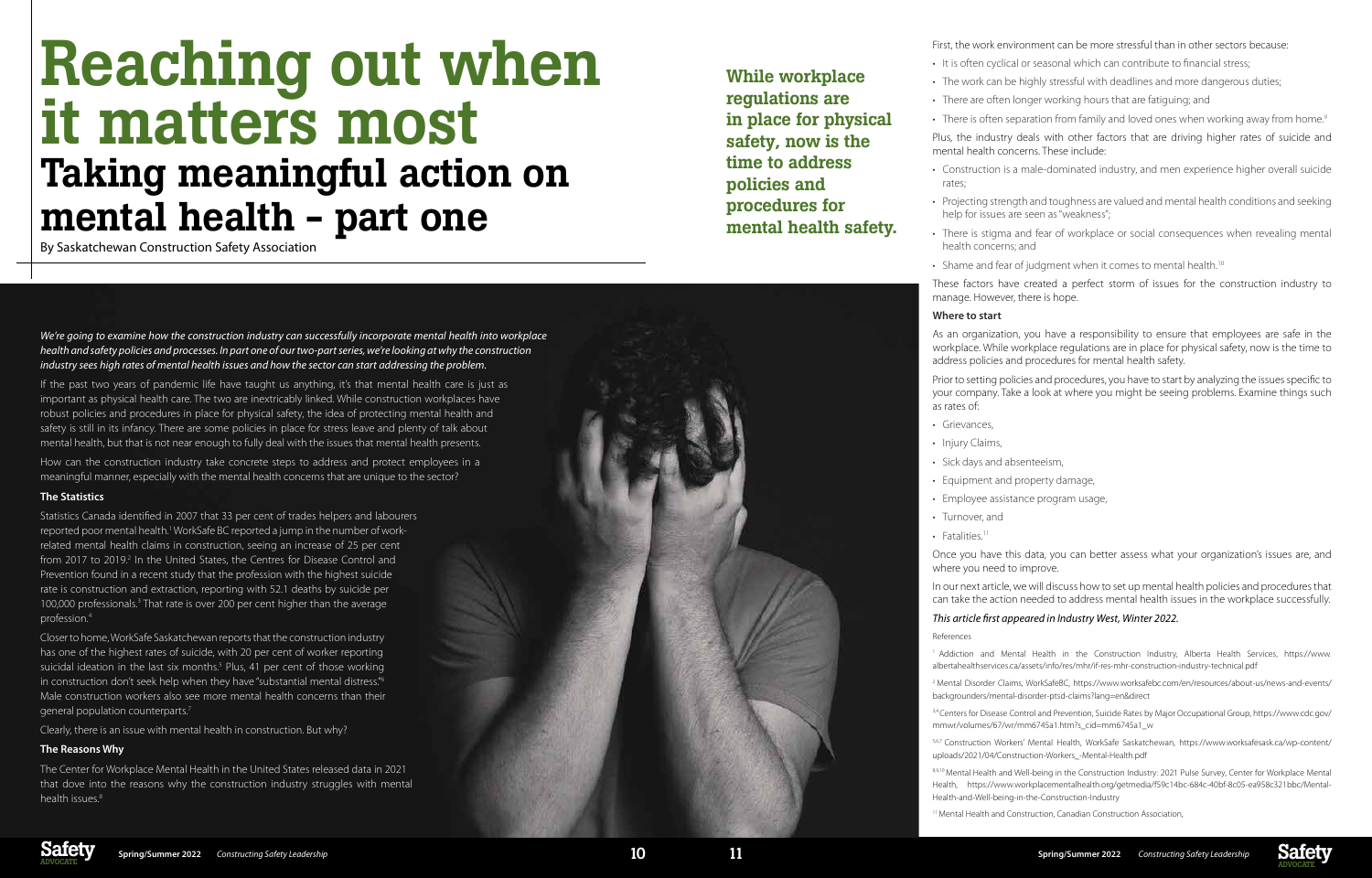When it comes to an effective health and safety program, it's important to have a dedicated safety professional to oversee its development, implementation and administration. Health and Safety Administrators (HSAs) may fill this role for employers and they now have the option to write an exam to obtain national certification.

The new National Health and Safety Administrator (NHSA™) designation verifies the individual is qualified and meets national standards for administering a safety program. NHSAs typically have an administrative background and are a good option for companies looking to designate competent safety personnel from their current team. An administrative staff person is already familiar with the business and should have established positive working relationships.

"Employing a National Health and Safety Administrator is an efficient and affordable way for employers to ensure their safety programs are in capable hands. In-house administrative professionals who have the necessary training and certification will prove a valuable resource to companies in achieving their safety goals," says Collin Pullar, SCSA president.

The NHSA designation consists of training, practical applications and written performance measurements set by the Canadian Federation of Construction Safety Associations (CFCSA). New students and current HSAs can certify for the national standard, after completing the required courses, by writing an exam put together by a committee of the CFCSA. The exam was developed in partnership with other provincial construction safety associations to meet member requests for national certification.

# **BEAT AN** SAFETY. LEADER CERTIFY AS AN NHSA

Comparable to the National Construction Safety Officer (NCSO™) designation, the only difference is that an NHSA does not need to have three years of field experience on construction sites.

There are currently close to 1,300 NCSOs certified in Saskatchewan and about 700 HSAs. NCSOs are typically seen as site specialists, while NHSAs may be seen as documentation specialists with operations knowledge from the administrative perspective. Both are beneficial to management in the development and implementation of a company's health and safety program.

### New National Designation for Health and Safety Administrators Entrust your safety program to an NHSA



"Employing a National Health and Safety Administrator is an efficient and affordable way for employers to ensure their safety programs are in capable hands."- Collin Pullar, SCSA president **• Submit the NHSA application on scsaonline.ca • Complete all compulsory courses** 

- **and electives • Confirm exam eligibility with**
- **SCSA Program Services**
- **• Receive exam registration info from the SCSA**
- **• Prepare using the online Study Prep Guide**
- **• Write the exam, either online or in person**



**The two-hour NHSA exam is proctored through Saskatchewan Polytechnic. Students can choose remote proctoring or a SaskPolytech location in Prince Albert, Saskatoon, Regina or Moose Jaw.** 

**The NHSA program requires upkeep of training courses with an expiry date and submission of an SCSA maintenance audit every three years.**





**Contact SCSA Program Services for more information: nhsa@scsaonline.ca 1.800.817.2079 [scsaonline.ca](https://scsaonline.ca/)**

*Kara Bildfell, NHSA*



*Kayleigh Pearce, NHSA*

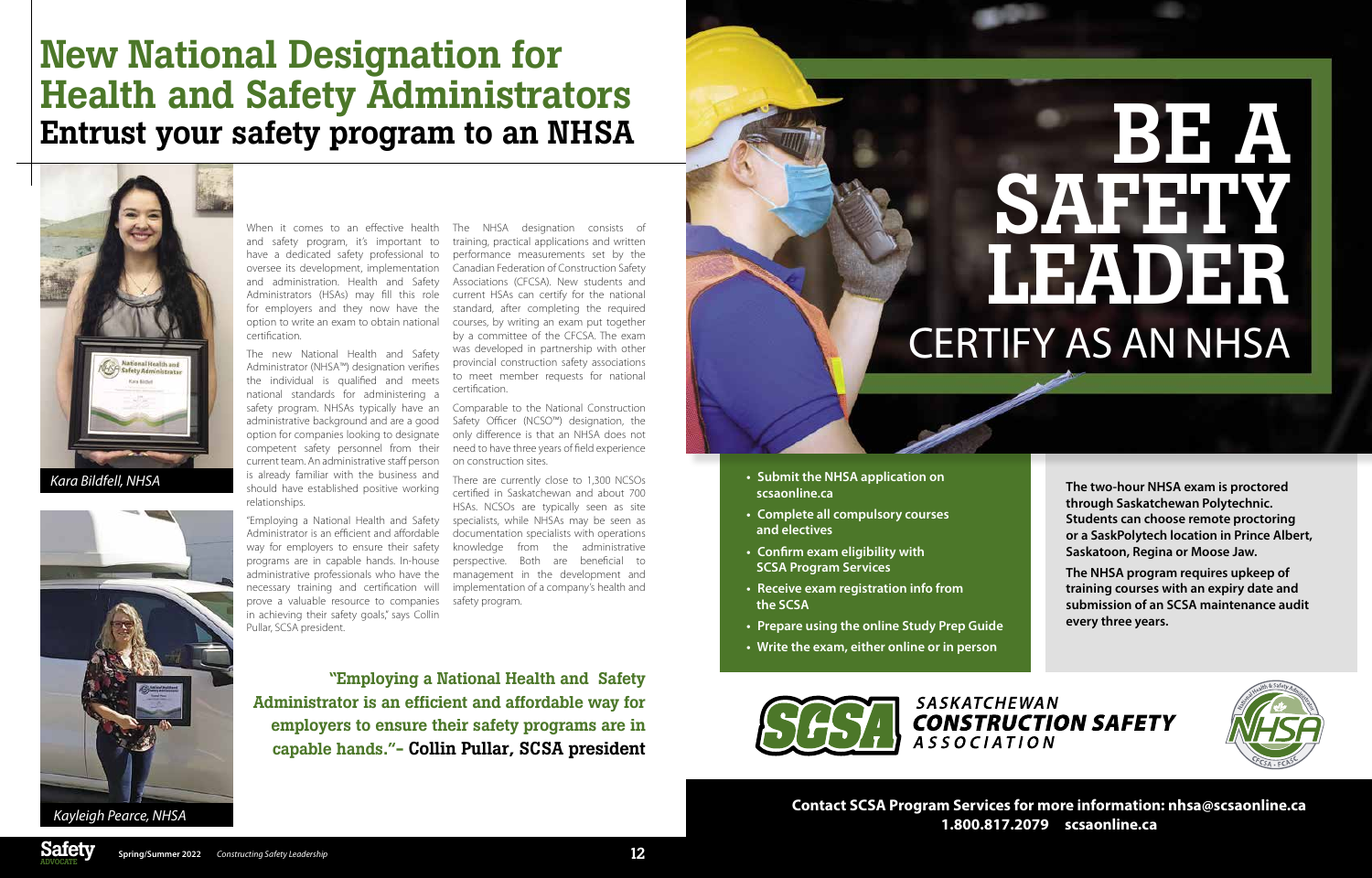

### National Construction Safety Officer (NCSO™) Program

The NCSO program combines formal training with an individual's personal field experience. This certification indicates a practical knowledge of various construction safety management skills and principles. NCSOs are valuable in the administration and implementation of health and safety management systems.

### **NCSO Certified (November 1, 2021 - March 31, 2022)**

Uchechi Chikeka Danni Kohl John Kuffner Christian MacIntosh Benjamin Nagy Lael Orvold Pranav Ozarkar Jason Yanoshewski



### Health and Safety Administrator (HSA) Program

The HSA program provides formal training to administrators of health and safety programs who do not possess a minimum of three years' field experience in construction. Certification shows employers that the individual has knowledge in various health and safety management skills and principles.

### **HSA Certified (November 1, 2021 - March 31, 2022)**

Martin Atiemo Julia Harris Michelle Heuchert Andrew Ives Kirsten Neville

*Effective March 2022, HSAs have the option to write an exam to certify as a National Health and Safety Administrator (NHSA).*

### Welcome New SECOR® Companies

### **Congratulations to the following new SECOR® certified companies**

Borderline Fencing Services Ltd G3TECH Sask Ltd. KMJ Resources Ltd. Meridian Solar & Electric Inc. Nex/Gen Electrical Ltd. White Knight Well Testing Ltd Wyatt Engineering Ltd.

### Re-Certified SECOR® Companies

### **(November 1, 2021 - March 31, 2022)**

ABTEC Construction Ltd [2018] Bow-Way Electric Ltd [2018] Brendan's Roof Repair Inc. [2019] Faubert Contracting Ltd [2016] Holizki Electric Inc [2006] Kash Downhole Anchors Inc [2013] Newton Landscaping & Hydrovac Services Ltd. [2013] Ruby Concrete Restoration Inc (O/A Lajcon Distributors) [2019] Sky-Tech Equipment (2013) [2018] Subterra Horizontal Directional Drilling Ltd [2018]

Sudimel Electric Ltd. [2012]

Tanner Trucking & Bit Services Ltd [2013] Unrau Technologies Ltd [2016]

Waste-A-Way Septic Ltd [2012]



# SCSA Progams







*Eco Elevator*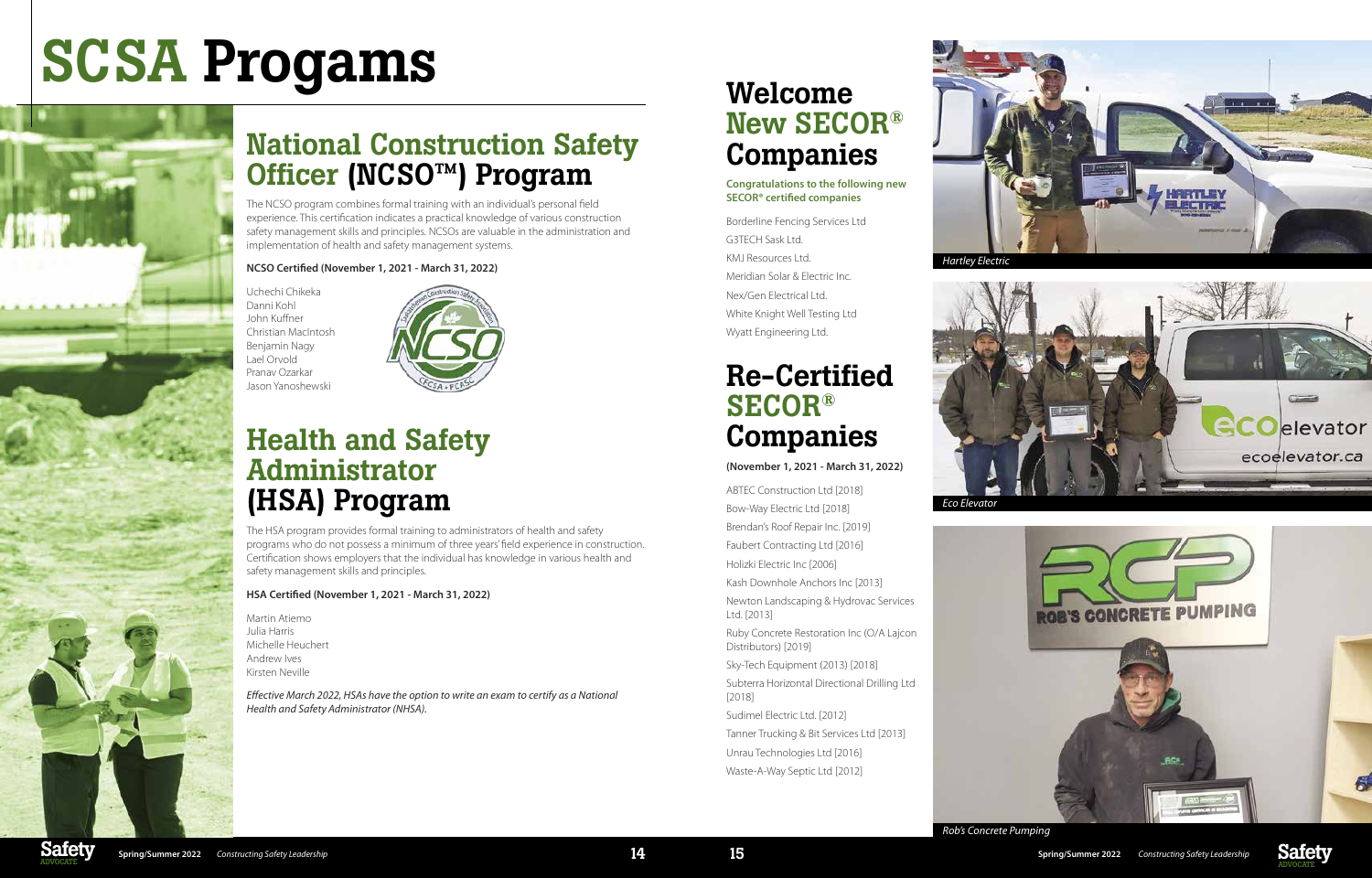

### Welcome New COR® Companies

#### **Congratulations to the following new COR® certified companies:**

Atwork Construction Inc Boss Plumbing Ltd Chittronics Ltd. Forsite Consultants Ltd. GL Mobile Communications HD Engineering & Design Ltd. Seymour Pacific Developments Ltd Skyview Excavating Sutherland Electric Inc.

### Re-Certified COR® Companies

**(November 1, 2021 - March 31, 2022)**

Allan Construction [1997] Allmar Inc [2015] Ardel Steel Inc. [2015] *Deco Interiors Rohit Communities* Banff Constructors Ltd [2002] BFI Constructors Ltd [1997] C & E Mechanical Inc [2019] Can-Jer Industrial Lubricant Ltd [2019] CEDA Specialty Services LP [2001] Cimco Refrigeration [2006] City of Regina - Sewer and Drainage Operations [2018] Clearlite Glass Ltd [2009] Croatia Industries Limited [2013] Duncan Roofing Ltd [2019]

Excel Refrigeration Ltd [2018]







### Flyer Electric LP [2013]

Folk Construction & Landscaping Inc. [2018]

Graham Construction And Engineering LP [2011]

*Credence Construction Preferred Energy Inc.* Interwest Mechanical Ltd [2013] Highliner Holdings Inc [2010] Integrity Oilfield Hauling Ltd. [2015] Keystone Outdoor Living [2018] Knight Vision Inspections Inc [2015] Len's Plumbing & Heating (1981) Ltd [2015]

Graham Design Builders LP [2009] Graham Industrial Services LP [2006] Graham Industrial Services Ltd [2001] Haid Roofing Ltd [2003] Heat Tech Mechanical Ltd. [2019]

Mr Plumber [2015]

Pacesetter New Homes Ltd. [2016] Park Derochie Coatings (Saskatchewan) Inc. [2012]

Pro-Western Mechanical Ltd. [2016] Regina Elevator Co Ltd [2018]

Saskatchewan Rivers School Division No 119 [2009]

Saskatoon Disaster Services [2015] Seal-It Up Roofing Ltd [2019] Sharp Industries Ltd [2019] Skylift Services Inc. [2012] South East Construction LP [2003] Stein Electric Corp. [2018] Stevenson Industrial Refrigeration Ltd [2010]

Tag's Plumbing & Heating Ltd [2016] Thermo Design Insulation Ltd [2012] TSL Mechanical (2019) [2018] Tymark Construction Ltd [2018] Wells Construction Incorporated [2019] Wil-Tech Industries Ltd. [2018] X-Terra Environmental Services Ltd [2019]



*Companies pictured were certified Sept. 2020 to Sept. 2021. Delivery of certificates was* 



*delayed due to COVID.*



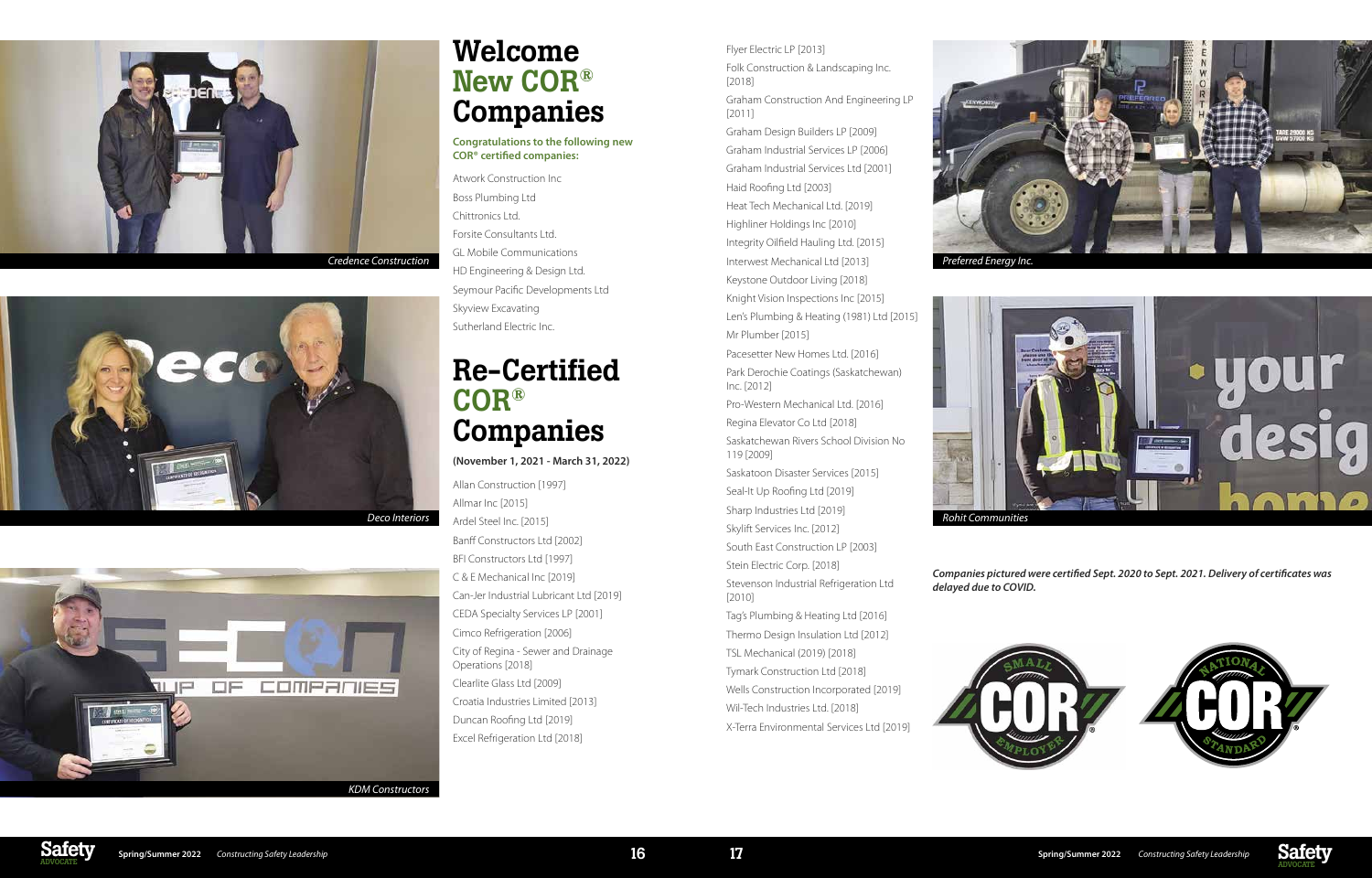

### **Aerial Work Platform Safety Awareness - Online**

| June 10      | June 23     |
|--------------|-------------|
| July 22      | August 19   |
| September 16 | October 14  |
| November 10  | December 15 |

### **Basic Training Techniques (2 Days) - Online**

| June 6 & 7     | July 11 & 12    |
|----------------|-----------------|
| August 8 & 9   | September 8 & 9 |
| October 6 & 7  | November 1 & 2  |
| December 1 & 2 |                 |

### **Confined Space Monitoring & Entry - Online**

| June 6      | July 5      |
|-------------|-------------|
| July 28     | August 16   |
| September 7 | October 4   |
| October 31  | November 30 |
| December 19 |             |

### **Contractor Training - Online**

| June 16     | July 14      |
|-------------|--------------|
| August 10   | September 14 |
| October 3   | November 3   |
| November 17 | December 13  |

### **Effective Claims Management**

- **Online**
- June 9 July 6 August 2 August 30 September 21 October 13 November 16 December 20

| <b>Fall Protection &amp; Prevention</b><br>- Regina |              |
|-----------------------------------------------------|--------------|
| June 22                                             | July 6       |
| July 18                                             | August 4     |
| August 18                                           | September 1  |
| September 14                                        | September 29 |
| October 11                                          | October 27   |
| November 9                                          | November 30  |
| December 21                                         |              |

#### **Fall Protection & Prevention - Saskatoon**

| - SASKALOON  |              |
|--------------|--------------|
| June 27      | July 13      |
| July 26      | August 10    |
| August 23    | September 07 |
| September 19 | October 4    |
| October 19   | October 31   |
| November 14  | December 15  |
|              |              |

June 21 August 23 October 18 December 8

| July 28      |
|--------------|
| September 19 |
| November 17  |

#### **Fall Protection & Prevention - Online**

| - Unune      |              |
|--------------|--------------|
| June 15      | June 23      |
| June 29      | July 4       |
| July 14      | July 20      |
| July 27      | August 3     |
| August 8     | August 17    |
| August 24    | August 31    |
| September 6  | September 15 |
| September 21 | September 28 |
| October 5    | October 12   |
| October 17   | October 26   |
| November 2   | November 7   |
| November 16  | November 23  |
| November 29  | December 7   |
| December 14  | December 20  |

### **Frame Scaffold Awareness - Regina**

June 14

### **Leadership for Safety Excellence (2 Days) - Regina**

September 7 & 8 September 28 & 29 October 19 & 20 November 16 & 17

| June 15 & 16     | July 11 & 12     |
|------------------|------------------|
| August 2 & 3     | August 30 & 31   |
| October 19 & 20  | November 14 & 15 |
| December 15 & 16 |                  |

### **Leadership for Safety Excellence (2 Days) - Saskatoon**

| June 1 & 2       | July 27 & 28      |
|------------------|-------------------|
| August 8 & 9     | September 12 & 13 |
| October 5 & 6    | November 2 & 3    |
| November 28 & 29 |                   |

### **Leadership for Safety Excellence (2 Days) - Online**

| June 7 & 8        | June 21 & 22      |
|-------------------|-------------------|
| June 28 & 29      | July 21 & 22      |
| August 17 & 18    | September 19 & 20 |
| September 27 & 28 | October 12 & 13   |
| October 27 & 28   | November 7 & 8    |
| November 23 & 24  | December 5 & 6    |
| December 19 & 20  |                   |
|                   |                   |

#### **Occupational Health Committee Training Level 1 - Regina**

## Instructor Led Training Schedule June - December 2022

**Occupational Health Committee Training Level 1 - Saskatoon**

| July 12     | August 11   |
|-------------|-------------|
| September 8 | October 3   |
| November 4  | November 28 |

### **Occupational Health Committee Training Level 1 - Online**

| June 9       | June 28      |
|--------------|--------------|
| July 7       | July 18      |
| August 15    | September 13 |
| September 29 | October 11   |
| October 26   | November 8   |
| December 15  |              |

### **Safety Administration - Online**

| June 23      | July 11     |
|--------------|-------------|
| August 4     | August 25   |
| September 15 | October 4   |
| October 27   | November 15 |
| December 5   |             |

### **Safety Auditor Training (2 Days)**

**- Regina**

July 13 & 14 August 15 & 16 September 12 & 13 October 5 & 6 November 1 & 2 November 23 & 24 December 13 & 14

### **Safety Auditor Training (2 Days)**

**- Saskatoon**

June 28 & 29 July 20 & 21 August 24 & 25 September 20 & 21 October 12 & 13 November 9 & 10 November 29 & 30 December 20 & 21

### **Safety Auditor Training (2 Days)**

## **- Online** June 15 & 16 July 6 & 7

July 26 & 27 August 10 & 11 December 7 & 8

### **Safety Management - Online**

June 14 June 27 July 21 August 23 October 18 November 7 December 6

September 6 September 27

### **WHMIS 2015 Train the Trainer (2020 Edition) - Online**

- June 13 July 13 June 24 July 26 August 18 September 8 September 27 October 17 November 9 December 1 December 21
	-

### For full course descriptions and to register visit: www.scsaonline.ca/courses/instructor-led-training







SASKATCHEWAN **CONSTRUCTION SAFETY** A S S O C I A T I O N